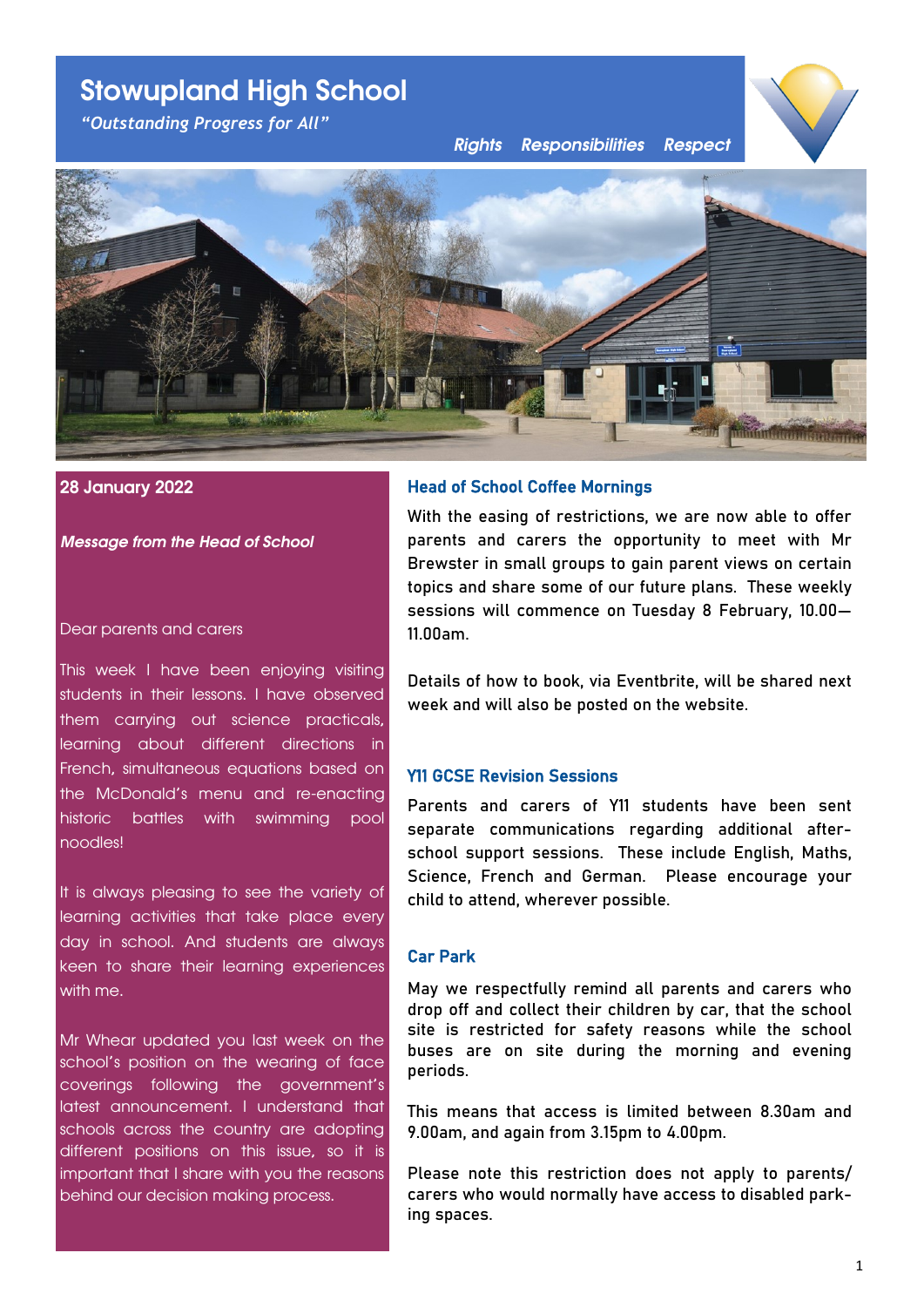<span id="page-1-0"></span>Since returning from the Christmas break, the number of new confirmed COVID cases has remained relatively stable at between 27 and 39 cases per week. This includes staff and students. Given the size of our school community, this number is relatively low. There is no doubt that the measures we have put in place, including good standards of hygiene, together with the vaccine take up, have played a part in the position we are now in.

I would like to reassure parents and carers that case rates are monitored daily and, in light of the data to hand, the decision on face coverings is regularly reviewed.

If cases begin to rise, I will re-consider the decision and communicate this to you. So, please be prepared for the possibility that the use of face coverings may be reinstated at short notice.

Best wishes

David Brewster Head of School

## Debate Club

Attention all speakers and arguers! A new weekly Debate Club, open to all year groups across both lunchtimes, will commence on Wednesday 9 February in A1.1.

If you would like to sign up, or have any suggestions on debating topics, please contact Miss Leadon or Miss Bird.

## GDPR Update

The government has requested schools take part in a trial to provide real-time data from their registers to help the Department of Education (DfE) understand and manage absence trends.

The DfE will manage the data collected in compliance with data protection laws, and the Department's own data protection policies.

Daily student attendance data will be automatically extracted from the school's management information system, including personal details such as name, address, date of birth etc.

Please do not hesitate to contact the school's Data Protection Officer via [data.protection@schoolschoice.org](#page-1-0) if you have any queries or concerns.

## The Household Support Grant

Suffolk County Council has received further government funding to support families and individuals in most need of food, assistance with energy and water bills and other essential costs.

Parents and carers of students in receipt of Free School Meals will receive a discretionary grant to help with costs during the school holidays. A £15 Edenred supermarket voucher will be issued for each eligible student via the email address that the school holds for you. Please ensure that contact details are up-to-date.

The voucher will be issued on Friday 18 February and must be spent before the expiry date. Failure to do so will mean you cannot be reimbursed. Please contact Mrs Wooldridge via [accounts@stowuplandhighschool.co.uk](mailto:accounts@stowuplandhighschool.co.uk) for further information.